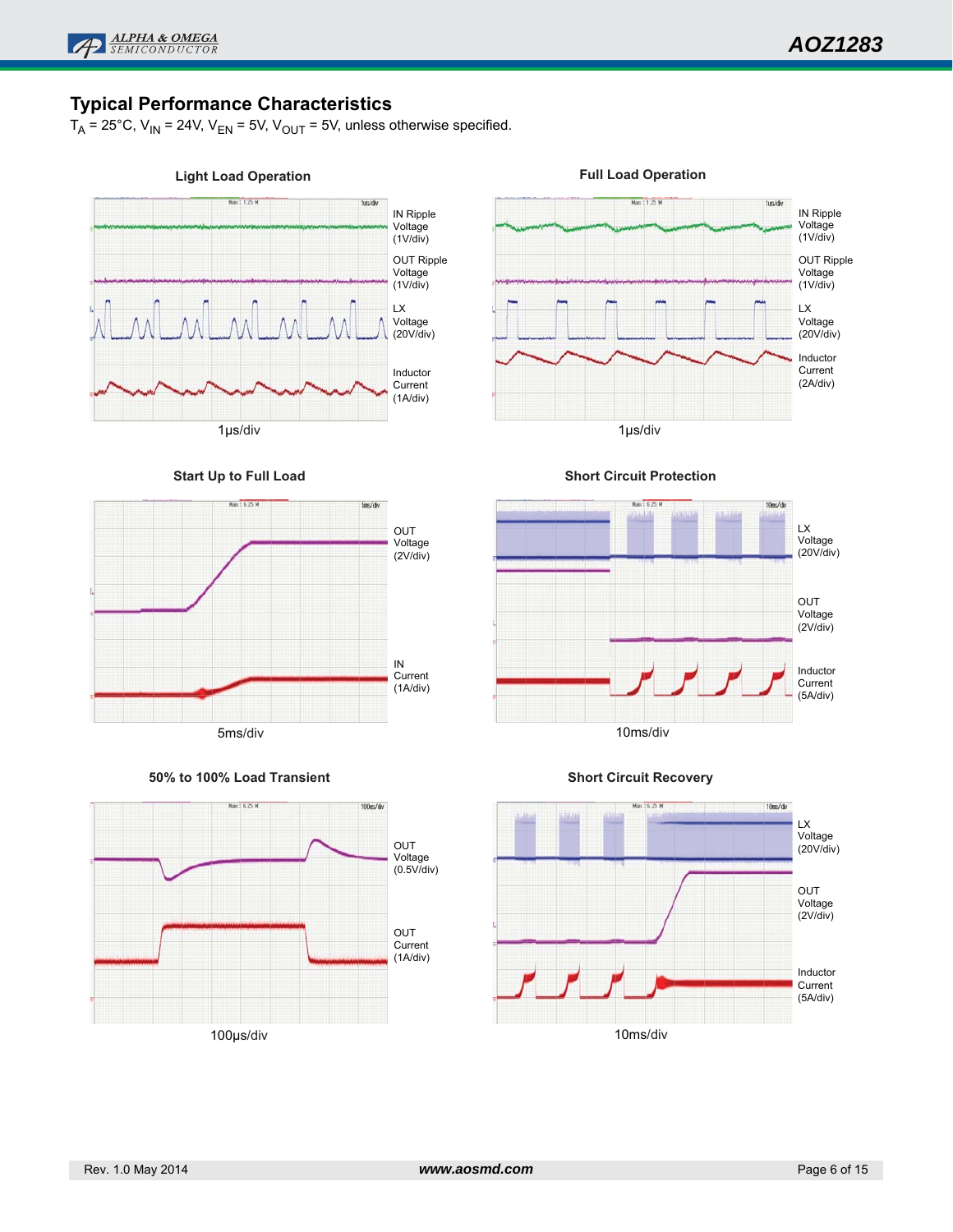

# **Efficiency Curves**

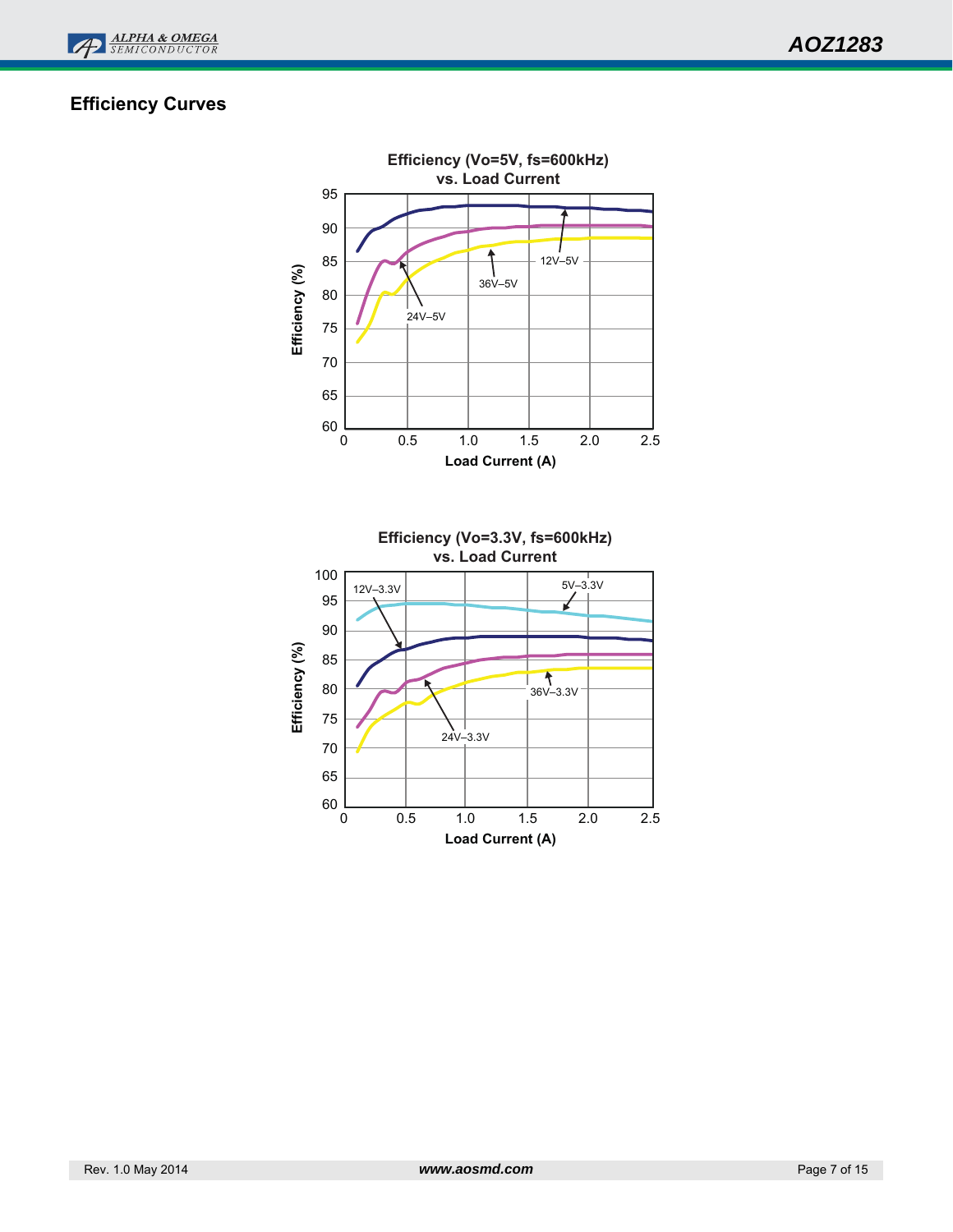

# **Detailed Description**

The AOZ1283 is a current-mode step down regulator with integrated high side NMOS switch. It operates from a 3V to 36V input voltage range and supplies up to 4A of load current. Features include enable control, Power-On Reset, input under voltage lockout, external soft-start and thermal shut down.

The AOZ1283 is available in EPAD SO-8 package.

## **Enable and Soft Start**

The AOZ1283 has external soft start feature to limit inrush current and ensure the output voltage ramps up smoothly to regulation voltage. A soft start process begins when the input voltage rises to 3V and voltage on EN pin is HIGH. In soft start process, a 2.5µA internal current source charges the external capacitor at SS. As the SS capacitor is charged, the voltage at SS rises. The SS voltage clamps the reference voltage of the error amplifier, therefore output voltage rising time follows the SS pin voltage. With the slow ramping up output voltage, the inrush current can be prevented. Minimum external soft-start capacitor 850pF is required, and the corresponding soft-start time is about 200µs.

The EN pin of the AOZ1283 is active high. Connect the EN pin to a voltage between 1.2V to 5V if enable function is not used. Pull it to ground will disable the AOZ1283. Do not leave it open. The voltage on EN pin must be above 1.2V to enable the AOZ1283. When voltage on EN pin falls below 0.4V, the AOZ1283 is disabled. If an application circuit requires the AOZ1283 to be disabled, an open drain or open collector circuit should be used to interface to EN pin.

## **Steady-State Operation**

Under steady-state conditions, the converter operates in fixed frequency and Continuous-Conduction Mode (CCM).

The AOZ1283 integrates an internal N-MOSFET as the high-side switch. Inductor current is sensed by amplifying the voltage drop across the drain to source of the high side power MOSFET. Since the N-MOSFET requires a gate voltage higher than the input voltage, a boost capacitor connected between LX pin and BST pin drives the gate. The boost capacitor is charged while LX is low. An internal 10Ω switch from LX to GND is used to insure that LX is pulled to GND even in the light load. Output voltage is divided down by the external voltage divider at the FB pin. The difference of the FB pin voltage and reference is amplified by the internal transconductance error amplifier. The error voltage, which shows on the COMP pin, is compared against the current signal, which is sum of inductor current signal and ramp compensation signal, at PWM comparator input. If the current signal is

less than the error voltage, the internal high-side switch is on. The inductor current flows from the input through the inductor to the output. When the current signal exceeds the error voltage, the high-side switch is off. The inductor current is freewheeling through the Schottky diode to output.

#### **Switching Frequency**

The AOZ1283PI switching frequency can be programmed by an external resistor. The external resistor value can be calculated by the following formula:

$$
RF(k\Omega) = \frac{50000}{f_0(kHz)} - 5k\Omega
$$

Some standard values of RF for most commonly used switching frequency are listed in Table 1.

| fo $(Hz)$ | $RF (k\Omega)$ |
|-----------|----------------|
| 200k      | 249            |
| 500k      | 100            |
| 1M        | 46.6           |
| 2M        | 20             |

**Table 1.**

## **Output Voltage Programming**

Output voltage can be set by feeding back the output to the FB pin with a resistor divider network. In the application circuit shown in Figure 1. The resistor divider network includes R1 and R2. Usually, a design is started by picking a fixed R2 value and calculating the required R1 with equation below.

$$
V_{\rm O} = 0.8 \times \left(1 + \frac{R_1}{R_2}\right)
$$

Some standard values of R1 and R2 for the most commonly used output voltage values are listed in Table 2.

| Vo (V) | $R1$ (k $\Omega$ ) | $R2 (k\Omega)$ |
|--------|--------------------|----------------|
| 0.8    | 1.0                | Open           |
| 1.2    | 4.99               | 10             |
| 1.5    | 10                 | 11.5           |
| 1.8    | 12.7               | 10.2           |
| 2.5    | 21.5               | 10             |
| 3.3    | 31.6               | 10             |
| 5.0    | 52.3               | 10             |

**Table 2.**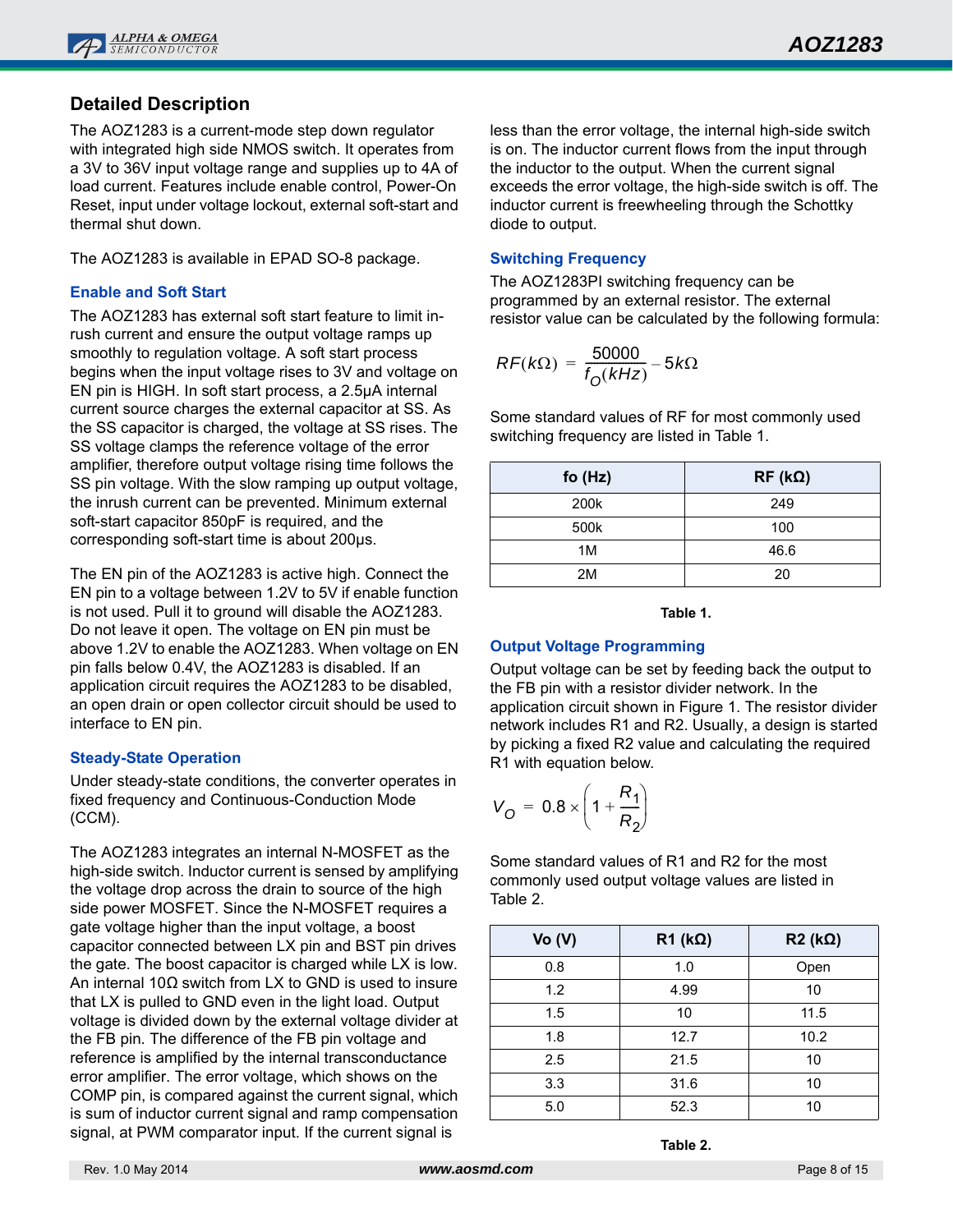

The combination of R1 and R2 should be large enough to avoid drawing excessive current from the output, which will cause power loss.

## **Protection Features**

The AOZ1283PI has multiple protection features to prevent system circuit damage under abnormal conditions.

#### **Over Current Protection (OCP)**

The sensed inductor current signal is also used for over current protection. Since the AOZ1283 employs peak current mode control, the COMP pin voltage is proportional to the peak inductor current. The COMP pin voltage is limited to be between 0.4V and 2.5V internally. The peak inductor current is automatically limited cycle by cycle.

The cycle by cycle current limit threshold is internally set. When the load current reaches the current limit threshold, the cycle by cycle current limit circuit turns off the high side switch immediately to terminate the current duty cycle. The inductor current stop rising. The cycle by cycle current limit protection directly limits inductor peak current. The average inductor current is also limited due to the limitation on peak inductor current. When cycle by cycle current limit circuit is triggered, the output voltage drops as the duty cycle decreasing.

The AOZ1283 has internal short circuit protection to protect itself from catastrophic failure under output short circuit conditions. The FB pin voltage is proportional to the output voltage. Whenever FB pin voltage is below 0.2V, the short circuit protection circuit is triggered.

## **Power-On Reset (POR)**

A power-on reset circuit monitors the input voltage. When the input voltage exceeds 2.9V, the converter starts operation. When input voltage falls below 2.3V, the converter will stop switching.

## **Thermal Protection**

An internal temperature sensor monitors the junction temperature. It shuts down the internal control circuit and high side NMOS if the junction temperature exceeds 145ºC. The regulator will restart automatically under the control of soft-start circuit when the junction temperature decreases to 100ºC.

## **Application Information**

The basic AOZ1283PI application circuit is shown in Figure 1. Component selection is explained as follows.

#### **Input Capacitor**

The input capacitor (C1 in Figure 1) must be connected to the VIN pin and GND pin of the AOZ1283 to maintain steady input voltage and filter out the pulsing input current. The voltage rating of input capacitor must be greater than maximum input voltage plus ripple voltage.

The input ripple voltage can be approximated by equation below:

$$
\Delta V_{IN} = \frac{I_O}{f \times C_{IN}} \times \left(1 - \frac{V_O}{V_{IN}}\right) \times \frac{V_O}{V_{IN}}
$$

Since the input current is discontinuous in a buck converter, the current stress on the input capacitor is another concern when selecting the capacitor. For a buck circuit, the RMS value of input capacitor current can be calculated by:

$$
I_{CIN\_RMS} = I_O \times \sqrt{\frac{V_O}{V_{IN}} \left(1 - \frac{V_O}{V_{IN}}\right)}
$$

if we let *m* equal the conversion ratio:

$$
\frac{V_O}{V_{IN}} = m
$$

The relationship between the input capacitor RMS current and voltage conversion ratio is calculated and shown in Figure 2. It can be seen that when  $V_{\Omega}$  is half of  $V_{IN}$ ,  $C_{IN}$  is under the worst current stress. The worst current stress on  $C_{IN}$  is 0.5 x  $I_{O}$ .



**Figure 2. I<sub>CIN</sub> vs. Voltage Conversion Ratio**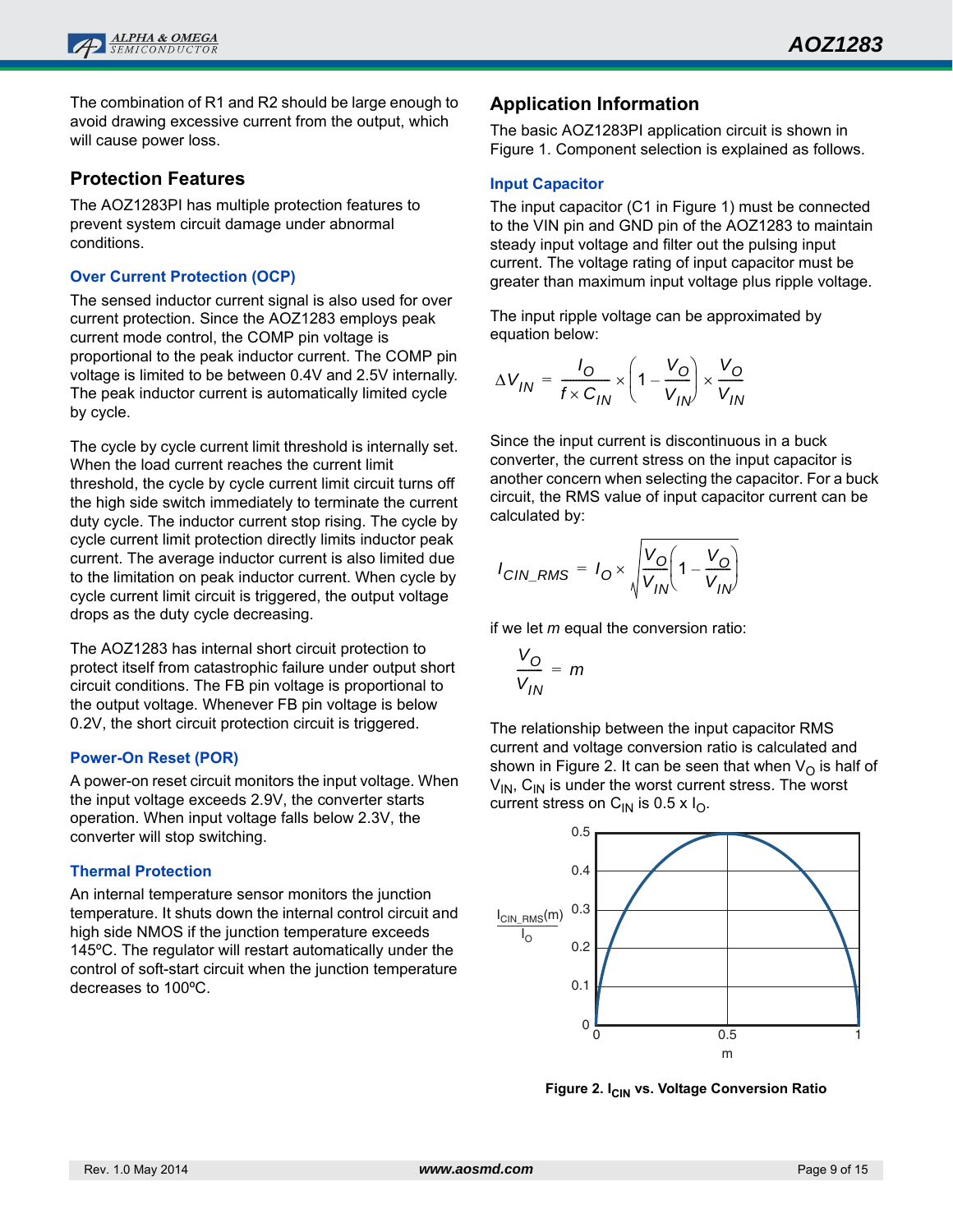For reliable operation and best performance, the input capacitors must have current rating higher than  $I_{\text{CIN-RMS}}$ at worst operating conditions. Ceramic capacitors are preferred for input capacitors because of their low ESR and high ripple current rating. Depending on the application circuits, other low ESR tantalum capacitor or aluminum electrolytic capacitor may also be used. When selecting ceramic capacitors, X5R or X7R type dielectric ceramic capacitors are preferred for their better temperature and voltage characteristics. Note that the ripple current rating from capacitor manufactures is based on certain amount of life time. Further de-rating may be necessary for practical design requirement.

#### **Inductor**

The inductor is used to supply constant current to output when it is driven by a switching voltage. For given input and output voltage, inductance and switching frequency together decide the inductor ripple current, which is:

$$
\Delta I_L = \frac{V_O}{f \times L} \times \left(1 - \frac{V_O}{V_{IN}}\right)
$$

The peak inductor current is:

$$
I_{Lpeak} = I_0 + \frac{\Delta I_L}{2}
$$

High inductance gives low inductor ripple current but requires larger size inductor to avoid saturation. Low ripple current reduces inductor core losses. It also reduces RMS current through inductor and switches, which results in less conduction loss.

When selecting the inductor, make sure it is able to handle the peak current without saturation even at the highest operating temperature.

The inductor takes the highest current in a buck circuit. The conduction loss on inductor needs to be checked for thermal and efficiency requirements.

Surface mount inductors in different shape and styles are available from Coilcraft, Elytone and Murata. Shielded inductors are small and radiate less EMI noise. But they cost more than unshielded inductors. The choice depends on EMI requirement, price and size.

#### **Output Capacitor**

The output capacitor is selected based on the DC output voltage rating, output ripple voltage specification and ripple current rating.

The selected output capacitor must have a higher rated voltage specification than the maximum desired output voltage including ripple. De-rating needs to be considered for long term reliability.

Output ripple voltage specification is another important factor for selecting the output capacitor. In a buck converter circuit, output ripple voltage is determined by inductor value, switching frequency, output capacitor value and ESR. It can be calculated by the equation below:

$$
\Delta V_{\rm O} = \Delta I_{L} \times \left( ESR_{\rm CO} + \frac{1}{8 \times f \times C_{\rm O}} \right)
$$

*where,* 

 $C_{\Omega}$  is output capacitor value, and

 $ESR<sub>CO</sub>$  is the equivalent series resistance of the output capacitor.

When low ESR ceramic capacitor is used as output capacitor, the impedance of the capacitor at the switching frequency dominates. Output ripple is mainly caused by capacitor value and inductor ripple current. The output ripple voltage calculation can be simplified to:

$$
\Delta V_{\mathbf{O}} = \Delta I_L \times \left(\frac{1}{8 \times f \times C_{\mathbf{O}}}\right)
$$

If the impedance of ESR at switching frequency dominates, the output ripple voltage is mainly decided by capacitor ESR and inductor ripple current. The output ripple voltage calculation can be further simplified to:

$$
\Delta V_{\rm O} = \Delta I_L \times ESR_{\rm CO}
$$

For lower output ripple voltage across the entire operating temperature range, X5R or X7R dielectric type of ceramic, or other low ESR tantalum capacitor or aluminum electrolytic capacitor may also be used as output capacitors.

In a buck converter, output capacitor current is continuous. The RMS current of output capacitor is decided by the peak to peak inductor ripple current. It can be calculated by:

$$
I_{CO\_RMS} = \frac{\Delta I_L}{\sqrt{12}}
$$

Usually, the ripple current rating of the output capacitor is a smaller issue because of the low current stress. When the buck inductor is selected to be very small and inductor ripple current is high, output capacitor could be overstressed.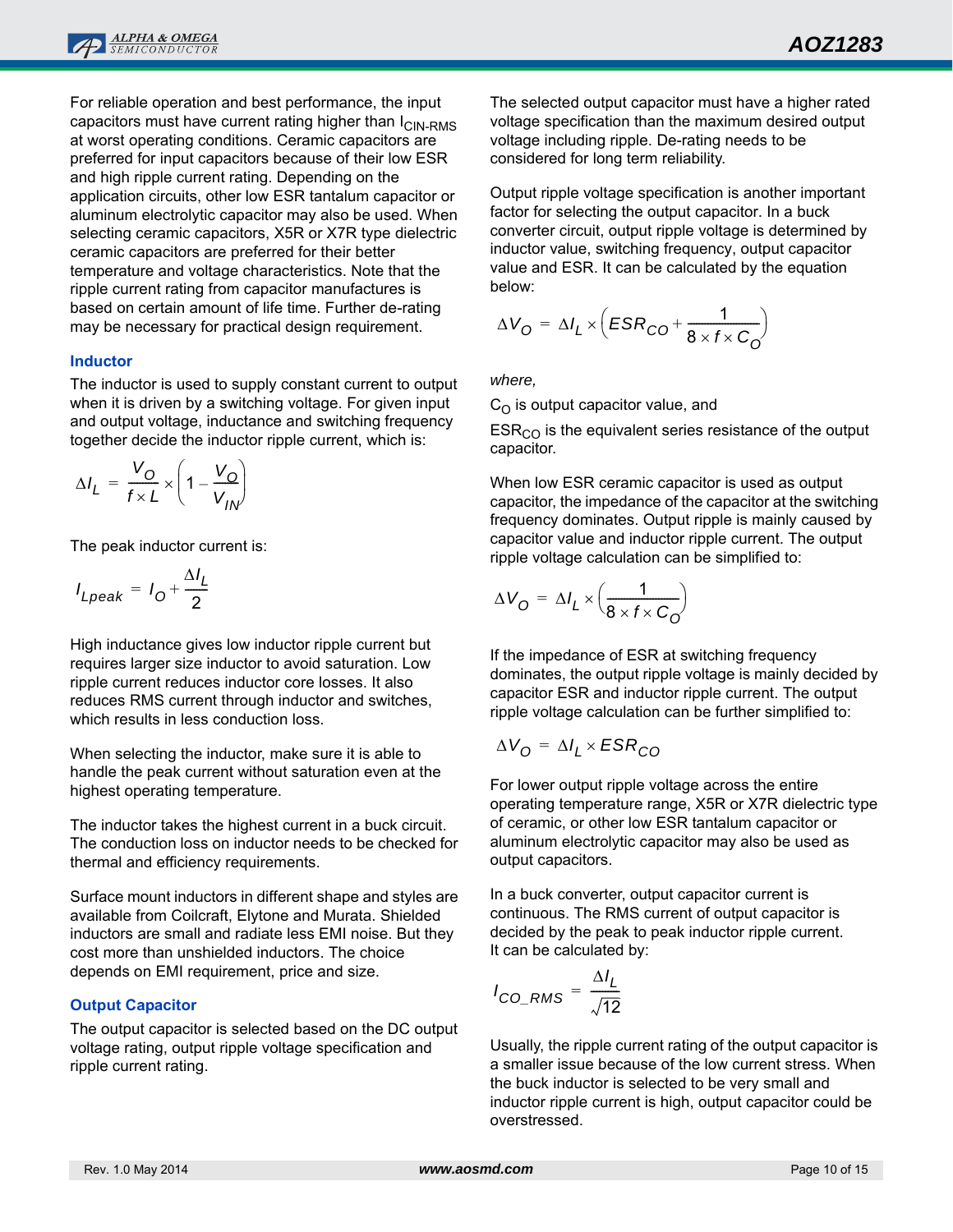## **Schottky Diode Selection**

The external freewheeling diode supplies the current to the inductor when the high side NMOS switch is off. To reduce the losses due to the forward voltage drop and recovery of diode, Schottky diode is recommended to use. The maximum reverse voltage rating of the chosen Schottky diode should be greater than the maximum input voltage, and the current rating should be greater than the maximum load current.

#### **Low Input operation**

When  $V_{\text{IN}}$  is lower than 4.5V, such as 3.0V, an external 5V is required to add into the BST pin for proper operation.

## **Loop Compensation**

The AOZ1283 employs peak current mode control for easy use and fast transient response. Peak current mode control eliminates the double pole effect of the output L&C filter. It greatly simplifies the compensation loop design.

With peak current mode control, the buck power stage can be simplified to be a one-pole and one-zero system in frequency domain. The pole is dominant pole and can be calculated by:

$$
f_{P1} = \frac{1}{2\pi \times C_0 \times R_L}
$$

The zero is a ESR zero due to output capacitor and its ESR. It is can be calculated by:

$$
f_{Z1} = \frac{1}{2\pi \times C_0 \times ESR_{CO}}
$$

where;

 $C_{\Omega}$  is the output filter capacitor;  $R<sub>L</sub>$  is load resistor value and  $ESR<sub>CO</sub>$  is the equivalent series resistance of output capacitor.

The compensation design is actually to shape the converter close loop transfer function to get desired gain and phase. Several different types of compensation network can be used for AOZ1283. For most cases, a series capacitor and resistor network connected to the COMP pin sets the pole-zero and is adequate for a stable high-bandwidth control loop.

In the AOZ1283, FB pin and COMP pin are the inverting input and the output of internal transconductance error amplifier. A series R and C compensation network connected to COMP provides one pole and one zero. The pole is:

$$
f_{P2} = \frac{G_{EA}}{2\pi \times C_C \times G_{VEA}}
$$

where;

 $G_{FA}$  is the error amplifier transconductance, which is  $200 \cdot 10^{-6}$  A/V;

 $G_{VFA}$  is the error amplifier voltage gain, which is 500 V/V and

 $C_{\text{C}}$  is compensation capacitor.

The zero given by the external compensation network, capacitor  $C_C$  ( $C_5$  in Figure 1) and resistor  $R_C$  ( $R_1$  in Figure 1), is located at:

$$
f_{Z2} = \frac{1}{2\pi \times C_C \times R_C}
$$

To design the compensation circuit, a target crossover frequency  $f_C$  for close loop must be selected. The system crossover frequency is where control loop has unity gain. The crossover frequency is also called the converter bandwidth. Generally a higher bandwidth means faster response to load transient. However, the bandwidth should not be too high due to system stability concern. When designing the compensation loop, converter stability under all line and load condition must be considered.

Usually, it is recommended to set the bandwidth to be less than 1/10 of switching frequency.

The strategy for choosing  $R_C$  and  $C_C$  is to set the cross over frequency with  $R<sub>C</sub>$  and set the compensator zero with  $C_{\text{C}}$ . Using selected crossover frequency, f<sub>C</sub>, to calculate  $R_C$ :

$$
R_C = f_C \times \frac{V_O}{V_{FB}} \times \frac{2\pi \times C_O}{G_{EA} \times G_{CS}}
$$

where;

 $f_C$  is desired crossover frequency;  $V_{FB}$  is 0.8V;  $G<sub>EA</sub>$  is the error amplifier transconductance, which is  $200 \cdot 10^{-6}$  A/V and

 $G_{CS}$  is the current sense circuit transconductance, which is 4.5 A/V.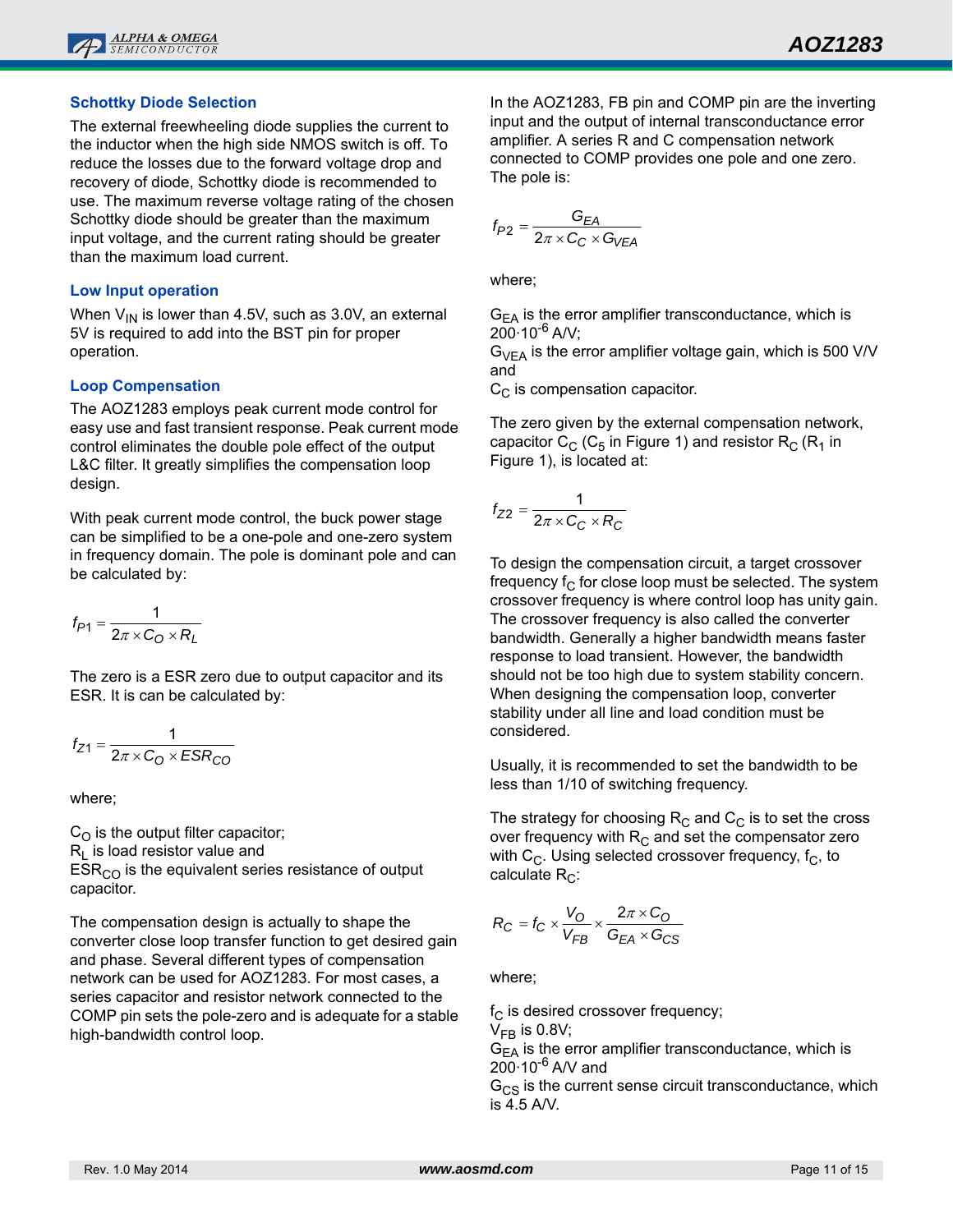

The compensation capacitor  $C_{\text{C}}$  and resistor  $R_{\text{C}}$  together make a zero. This zero is put somewhere close to the dominate pole  $f_{p1}$  but lower than 1/5 of selected crossover frequency.  $C_{\text{C}}$  can is selected by:

$$
C_C = \frac{1.5}{2\pi \times R_C \times f_{P1}}
$$

Equation above can also be simplified to:

$$
C_C = \frac{C_O \times R_L}{R_C}
$$

Easy to use application software which helps to design and simulate the compensation loop can be found at www.aosmd.com.

## **Thermal Management and Layout Consideration**

In the AOZ1283 buck regulator circuit, high pulsing current flows through two circuit loops. The first loop starts from the input capacitors, to the VIN pin, to the LX pins, to the filter inductor, to the output capacitor and load, and then return to the input capacitor through ground. Current flows in the first loop when the high side switch is on. The second loop starts from inductor, to the output capacitors and load, to the GND pin of the AOZ1283, to the LX pins of the AOZ1283. Current flows in the second loop when the low side diode is on.

In PCB layout, minimizing the two loops area reduces the noise of this circuit and improves efficiency. A ground plane is recommended to connect input capacitor, output capacitor, and GND pin of the AOZ1283.

In the AOZ1283 buck regulator circuit, the three major power dissipating components are the AOZ1283, external diode and output inductor. The total power dissipation of converter circuit can be measured by input power minus output power.

$$
P_{total\_loss} = (V_{IN} \times I_{IN}) - (V_0 \times V_{IN})
$$

The power dissipation of inductor can be approximately calculated by output current and DCR of inductor:

$$
P_{inductor\_loss} = I_0^2 \times R_{inductor} \times 1.1
$$

The power dissipation of diode is:

$$
P_{\text{diodeloss}} = I_0 \times F_V \times \left(1 - \frac{V_0}{V_{IN}}\right)
$$

The actual junction temperature can be calculated with power dissipation in the AOZ1283 and thermal impedance from junction to ambient.

$$
T_{junction} = \frac{(P_{total\_loss} - P_{diode\_loss} - P_{inductor\_loss})}{\theta J A + T_{ambient}}
$$

The maximum junction temperature of AOZ1283PI is 145ºC, which limits the maximum load current capability.

The thermal performance of the AOZ1283 is strongly affected by the PCB layout. Extra care should be taken by users during design process to ensure that the IC will operate under the recommended environmental conditions.

Several layout tips are listed below for the best electric and thermal performance.

- 1. Do not use thermal relief connection to the VIN and the GND pin. Pour a maximized copper area to the GND pin and the VIN pin to help thermal dissipation.
- 2. Input capacitor should be connected to the VIN pin and the GND pin as close as possible.
- 3. Make the current trace from LX pins to L to Co to the GND as short as possible.
- 4. Pour copper plane on all unused board area and connect it to stable DC nodes, like VIN, GND or VOUT.
- 5. Keep sensitive signal trace such as trace connected with FB pin and COMP pin far away from the LX pins.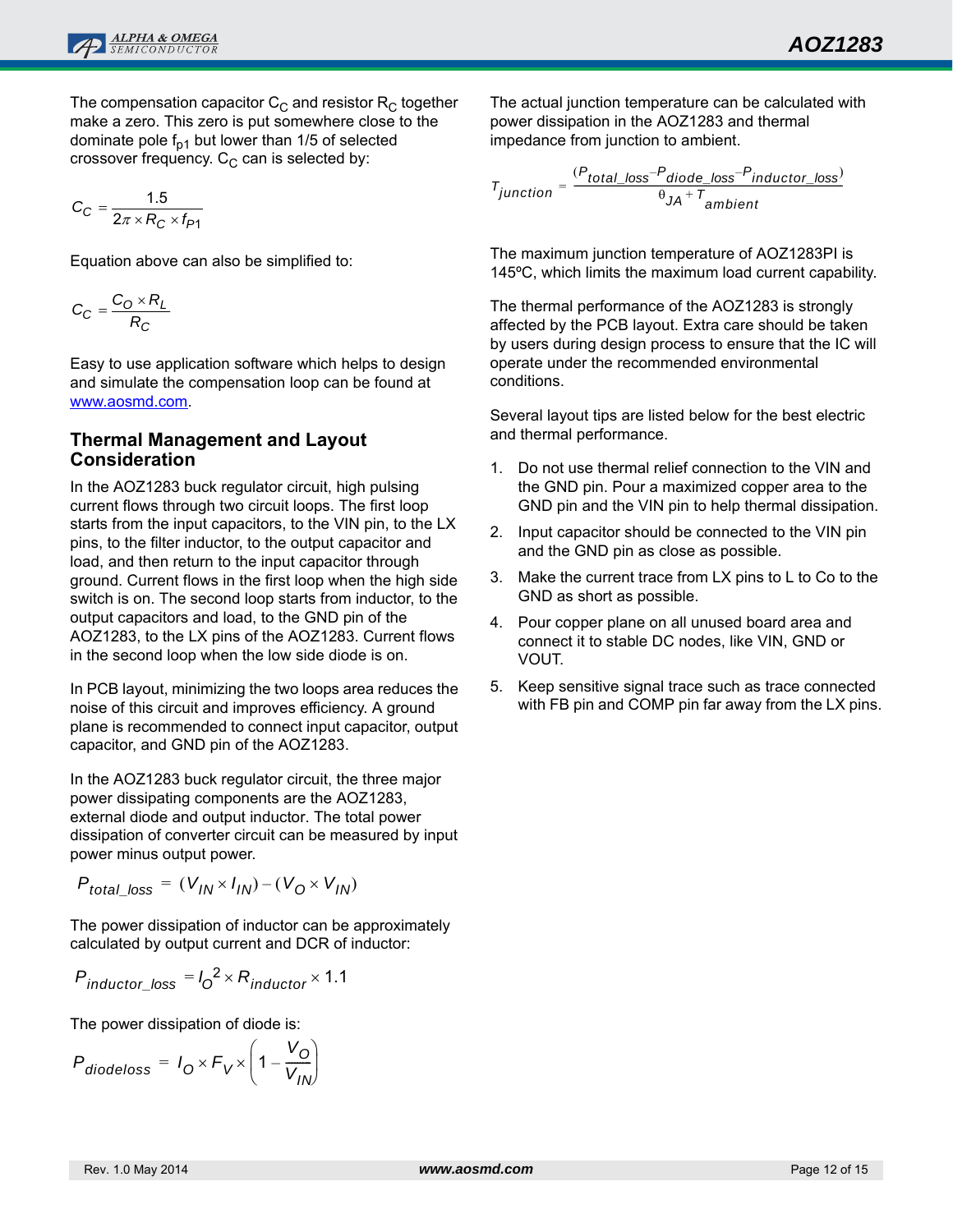# **Package Dimensions, SO-8 EP1**







#### **RECOMMENDED LAND PATTERN**



#### **Dimensions in millimeters**

| <b>Symbols</b> | Min. | Nom.        | Max.        |  |  |
|----------------|------|-------------|-------------|--|--|
| A              | 1.40 | 1.55        | 1.70        |  |  |
| A <sub>1</sub> | 0.00 | 0.05        | 0.10        |  |  |
| A2             | 1.40 | 1.50        | 1.60        |  |  |
| В              | 0.31 | 0.406       | 0.51        |  |  |
| С              | 0.17 |             | 0.25        |  |  |
| D              | 4.80 | 4.96        | 5.00        |  |  |
| D0             | 3.20 | 3.40        | 3.60        |  |  |
| D1             | 3.10 | 3.30        | 3.50        |  |  |
| E              | 5.80 | 6.00        | 6.20        |  |  |
| e              |      | 1.27        |             |  |  |
| E1             | 3.80 | 3.90        | 4.00        |  |  |
| E <sub>2</sub> | 2.21 | 2.41        | 2.61        |  |  |
| E3             |      | 0.40 REF    |             |  |  |
| L              | 0.40 | 0.95        | 1.27        |  |  |
| у              |      |             | 0.10        |  |  |
| θ              | 0°   | $3^{\circ}$ | $8^{\circ}$ |  |  |
| L1-L1'         |      | 0.04        | 0.12        |  |  |
| L1             |      | 1.04 REF    |             |  |  |
|                |      |             |             |  |  |

#### **Dimensions in inches**

| <b>Symbols</b> | Min.        | Nom.        | Max.        |  |  |  |
|----------------|-------------|-------------|-------------|--|--|--|
| А              | 0.055       | 0.061       | 0.067       |  |  |  |
| A <sub>1</sub> | 0.000       | 0.002       | 0.004       |  |  |  |
| A <sub>2</sub> | 0.055       | 0.059       | 0.063       |  |  |  |
| B              | 0.012       | 0.016       | 0.020       |  |  |  |
| С              | 0.007       |             | 0.010       |  |  |  |
| D              | 0.189       | 0.195       | 0.197       |  |  |  |
| D0             | 0.126       | 0.134       | 0.142       |  |  |  |
| D1             | 0.122       | 0.130       | 0.138       |  |  |  |
| F              | 0.228       | 0.236       | 0.244       |  |  |  |
| e              |             | 0.050       |             |  |  |  |
| E1             | 0.150       | 0.153       | 0.157       |  |  |  |
| E2             | 0.087       | 0.095       | 0.103       |  |  |  |
| E3             |             | 0.016 REF   |             |  |  |  |
| L              | 0.016       | 0.037       | 0.050       |  |  |  |
| у              |             |             | 0.004       |  |  |  |
| $\theta$       | $0^{\circ}$ | $3^{\circ}$ | $8^{\circ}$ |  |  |  |
| $L1-L1'$       |             | 0.002       | 0.005       |  |  |  |
| L1             | 0.041 REF   |             |             |  |  |  |

#### **Notes:**

- 1. Package body sizes exclude mold flash and gate burrs.
- 2. Dimension L is measured in gauge plane.
- 3. Tolerance 0.10mm unless otherwise specified.
- 4. Controlling dimension is millimeter, converted inch dimensions are not necessarily exact.
- 5. Die pad exposure size is according to lead frame design.
- 6. Followed from JEDEC MS-012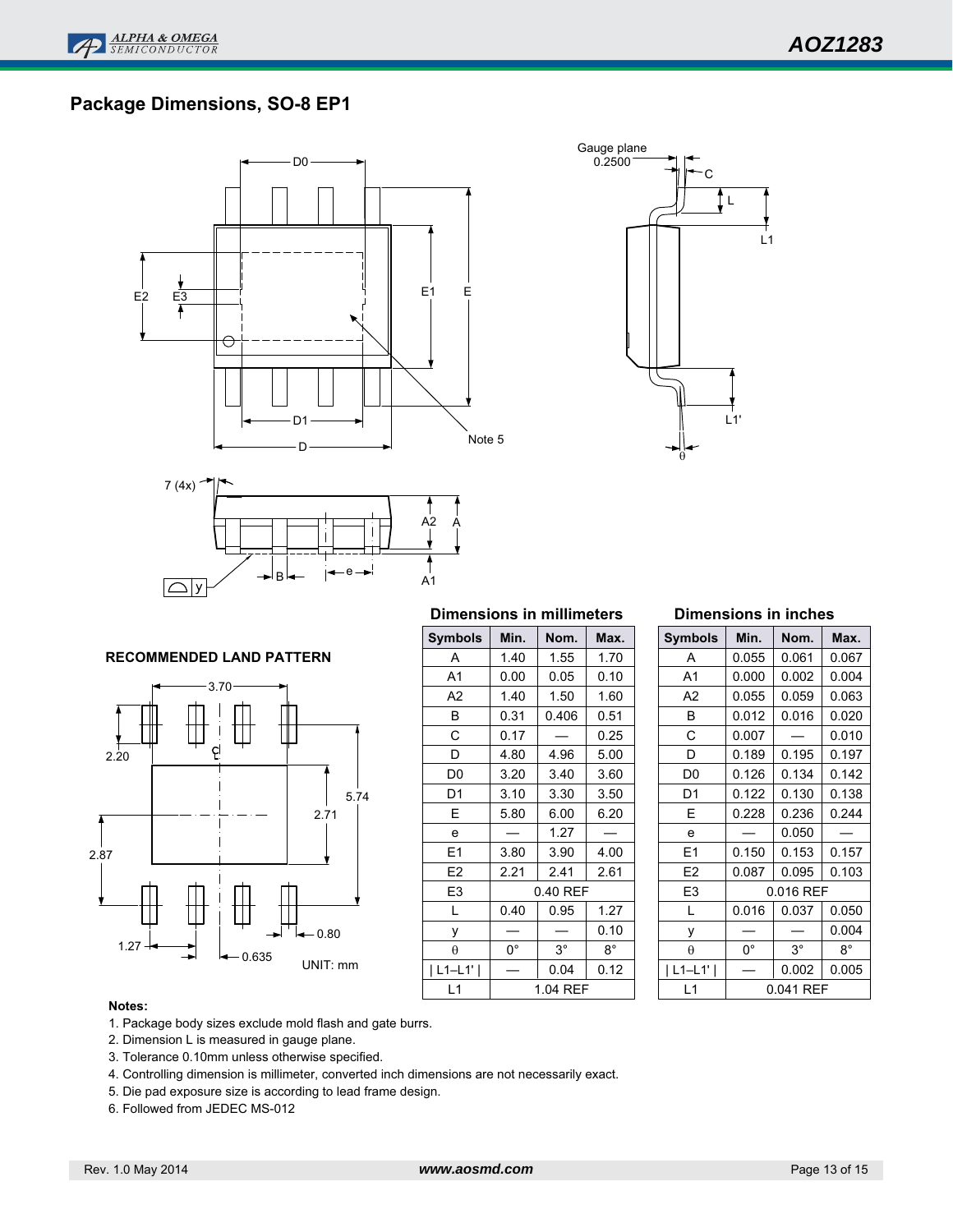# **Tape and Reel Dimensions, SO-8 EP1**





UNIT: mm

| Package | A <sub>0</sub> | <b>B0</b> | K <sub>0</sub> | D <sub>0</sub> | D <sub>1</sub> | Е                       | E <sub>1</sub> | E <sub>2</sub>        |      |       |       |       |
|---------|----------------|-----------|----------------|----------------|----------------|-------------------------|----------------|-----------------------|------|-------|-------|-------|
| $SO-8$  | 6.40           | 5.20      | 2.10           | 1.60           |                | 1.50   12.00   1.75     |                | 5.50                  | 8.00 | 4.00  | 2.00  | 0.25  |
| (12mm)  | $±0.10$        | ±0.10     | $\pm 0.10$     | $\pm 0.10$     |                | $\pm 0.10$   $\pm 0.10$ |                | ±0.10   ±0.10   ±0.10 |      | ±0.10 | ±0.10 | ±0.10 |

**Reel**



|      | Tape Size⊺ Reel Size | M                        |       | W     | W <sub>1</sub> | п             |       |       | G |  |
|------|----------------------|--------------------------|-------|-------|----------------|---------------|-------|-------|---|--|
| 12mm | ø330                 | ø330.00   ø97.00   13.00 |       |       | 17.40          | ø13.00        | 10.60 | 2.00  |   |  |
|      |                      | ±0.50                    | ±0.10 | ±0.30 | ±1.00          | $+0.50/-0.20$ |       | ±0.50 |   |  |

# **Leader/Trailer and Orientation**